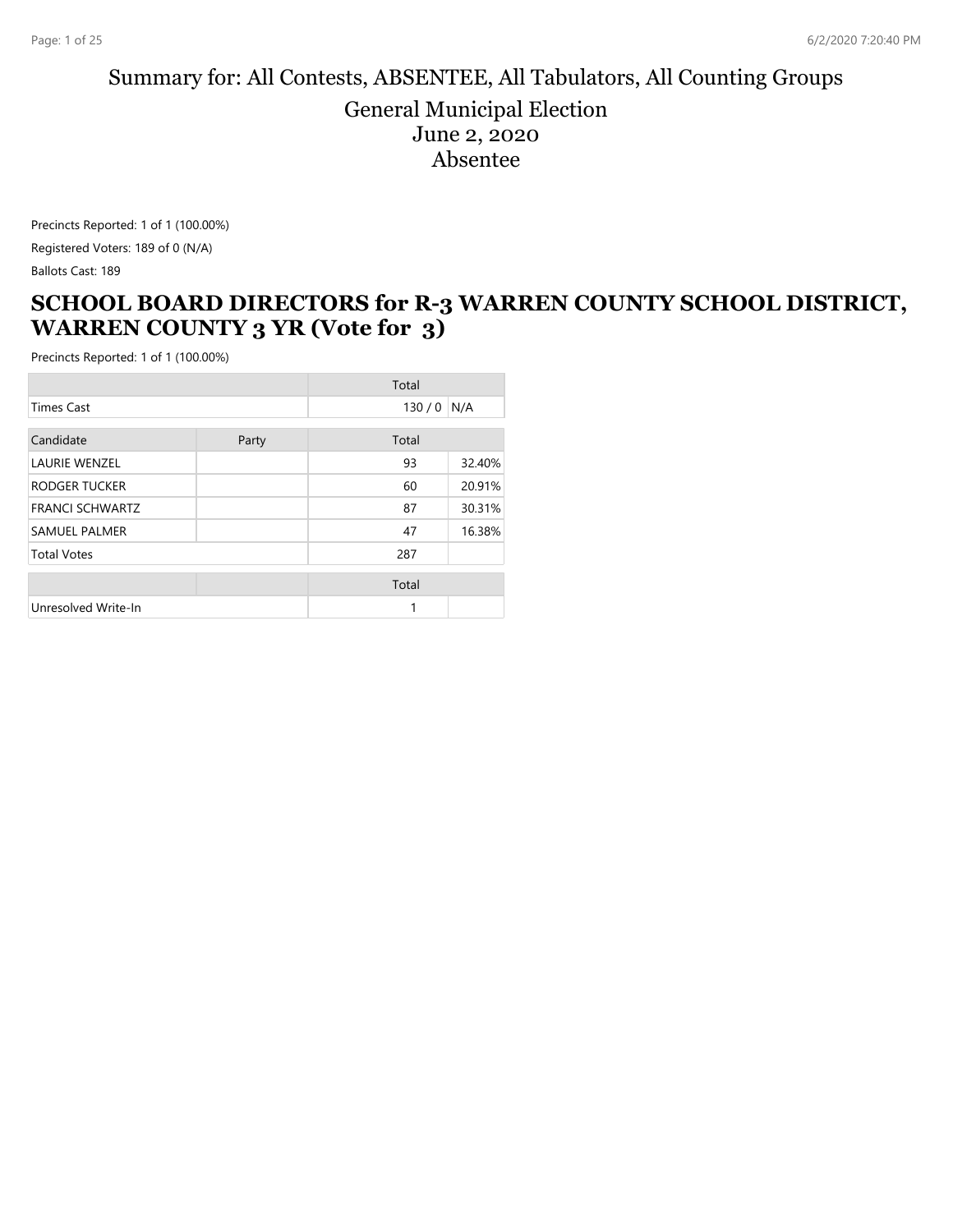### **SCHOOL BOARD DIRECTORS for R-3 WARREN COUNTY SCHOOL DISTRICT, WARREN COUNTY 2 YR (Vote for 1)**

|                     |       | Total |        |
|---------------------|-------|-------|--------|
| Times Cast          |       | 130/0 | N/A    |
| Candidate           | Party | Total |        |
| SARAH JANES         |       | 73    | 72.28% |
| <b>JOE LANIGAN</b>  |       | 28    | 27.72% |
| <b>Total Votes</b>  |       | 101   |        |
|                     |       | Total |        |
| Unresolved Write-In |       |       |        |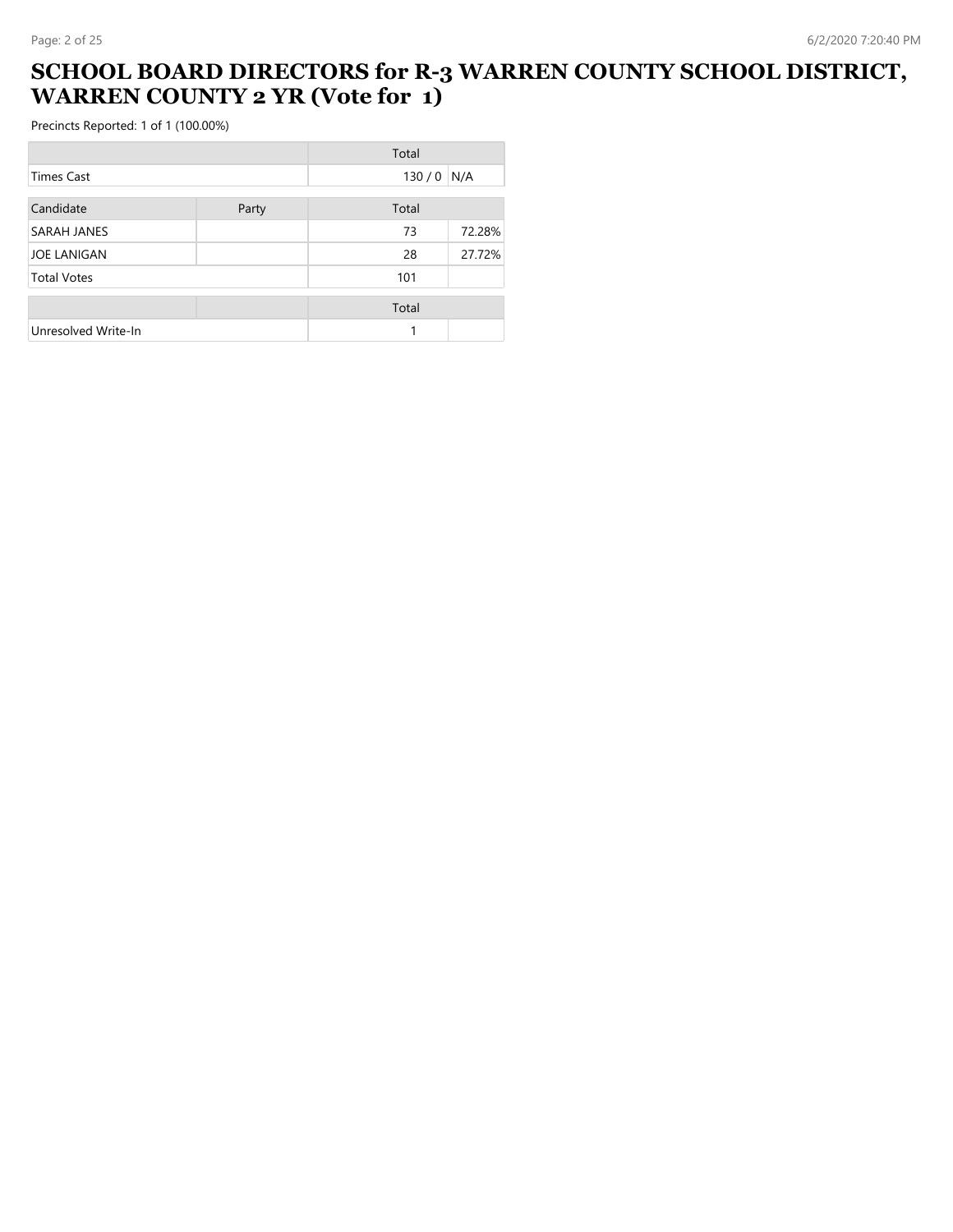### **SCHOOL BOARD DIRECTORS for R-2 WRIGHT CITY SCHOOL DISTRICT, WARREN COUNTY (Vote for 3)**

|                           |       | Total |        |
|---------------------------|-------|-------|--------|
| <b>Times Cast</b>         |       | 48/0  | N/A    |
| Candidate                 | Party | Total |        |
| <b>HEIDI BOX HALLEMAN</b> |       | 34    | 28.33% |
| <b>BRYAN SPENCER</b>      |       | 18    | 15.00% |
| <b>ALICE JENSEN</b>       |       | 34    | 28.33% |
| <b>MICHAEL BATES</b>      |       | 34    | 28.33% |
| <b>Total Votes</b>        |       | 120   |        |
|                           |       | Total |        |
| Unresolved Write-In       |       | 1     |        |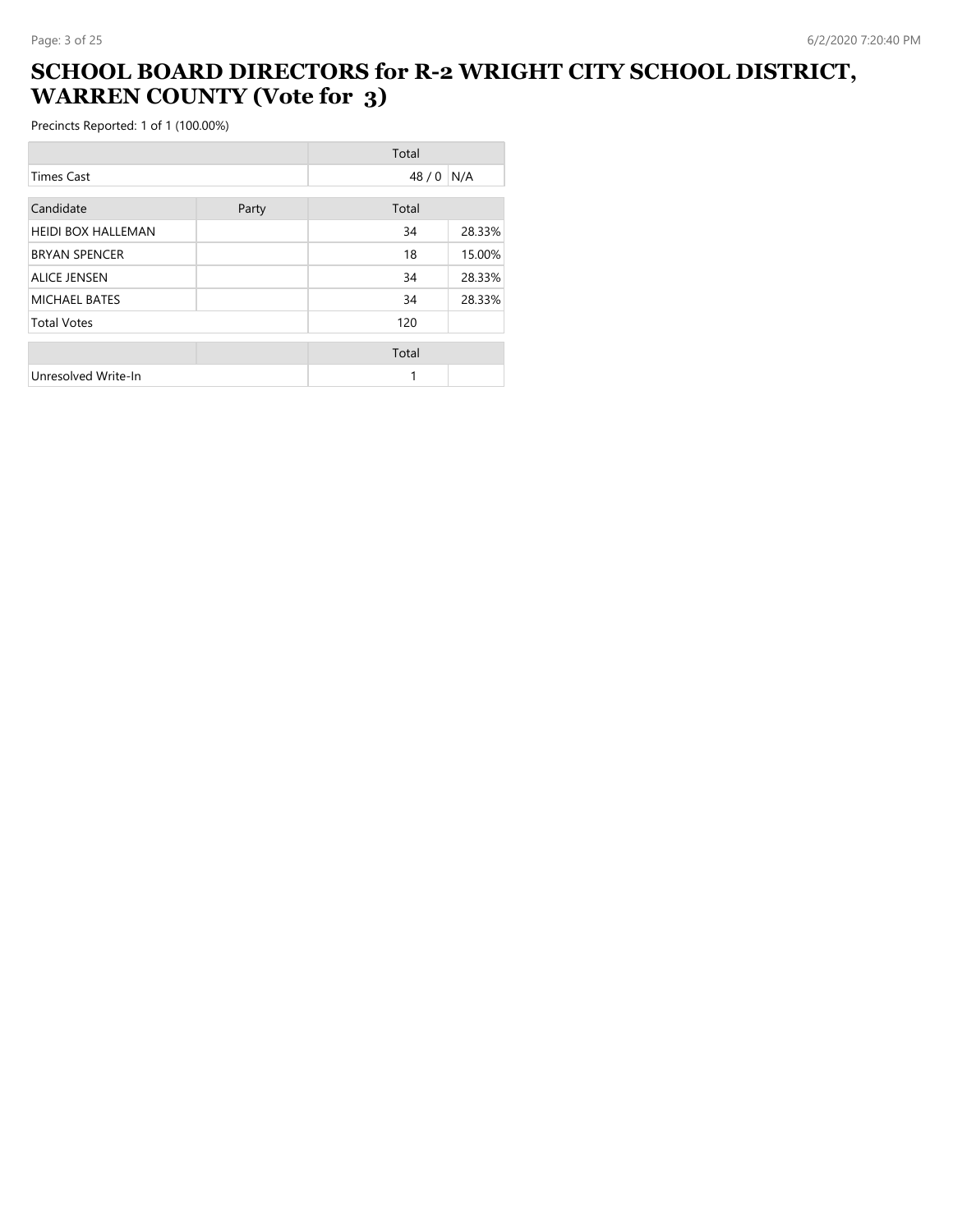#### **SCHOOL BOARD DIRECTORS for R-2 MONTGOMERY COUNTY SCHOOL DISTRICT, WARREN COUNTY (Vote for 3)**

÷,

|                      |       | Total        |     |
|----------------------|-------|--------------|-----|
| <b>Times Cast</b>    |       | $1/0$ N/A    |     |
| Candidate            | Party | Total        |     |
| <b>KARL W. FINKE</b> |       | $\mathbf{0}$ | N/A |
| <b>GARY J. ELLUL</b> |       | $\Omega$     | N/A |
| <b>KARL QUEATHEM</b> |       | $\Omega$     | N/A |
| <b>MARIA STILLE</b>  |       | $\Omega$     | N/A |
| <b>Total Votes</b>   |       | $\Omega$     |     |
|                      |       | Total        |     |
| Unresolved Write-In  |       | $\Omega$     |     |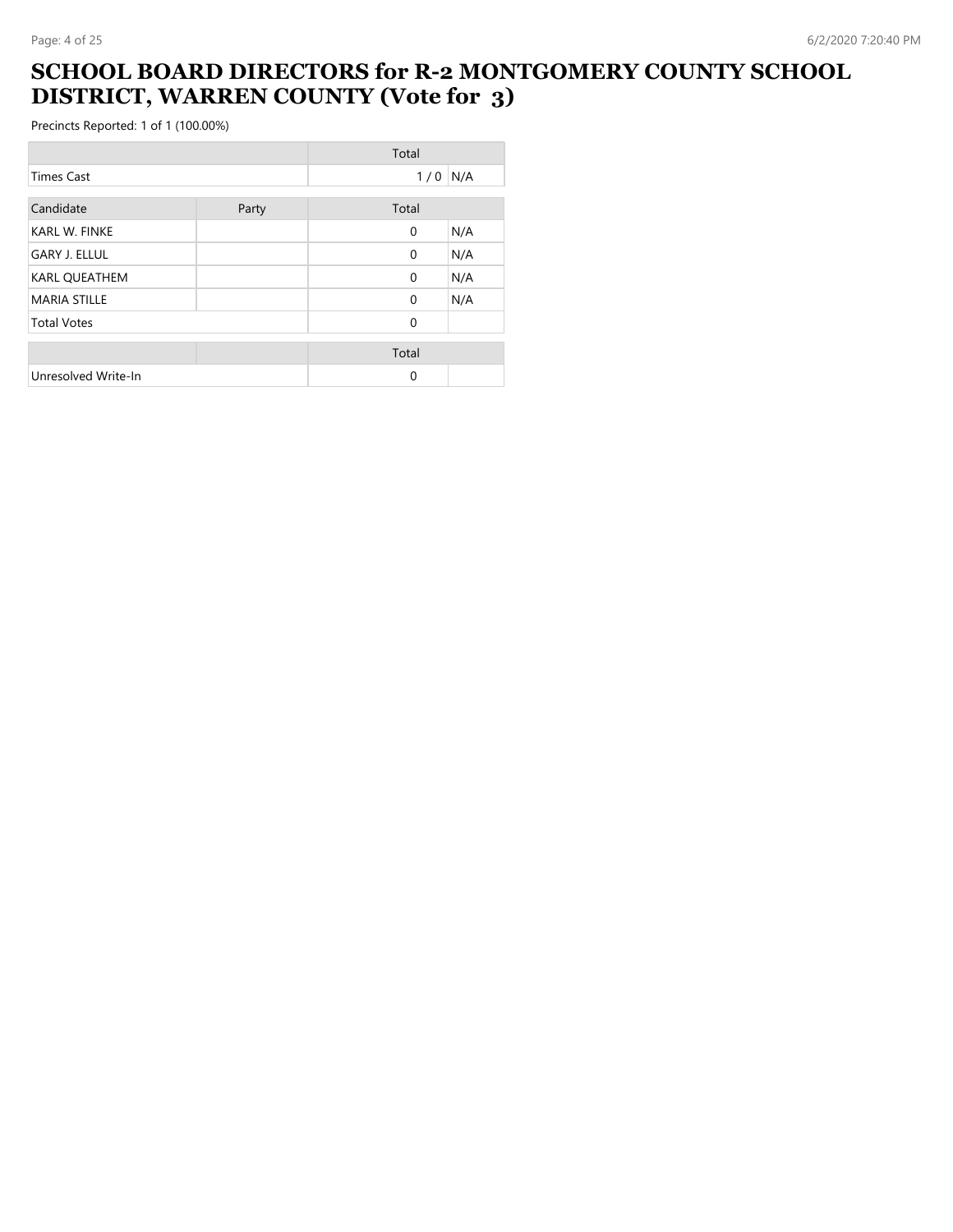## **SCHOOL BOARD DIRECTORS for WASHINGTON SCHOOL DISTRICT, WARREN COUNTY (Vote for 3)**

|                        |       | Total    |        |
|------------------------|-------|----------|--------|
| <b>Times Cast</b>      |       | 9/0      | N/A    |
| Candidate              | Party | Total    |        |
| <b>SCOTT A. BYRNE</b>  |       | 9        | 34.62% |
| ROBERT (BOB) ORESKOVIC |       | 3        | 11.54% |
| <b>SUSAN THATCHER</b>  |       | 7        | 26.92% |
| DANIEL (DAN) LESLIE    |       | 7        | 26.92% |
| <b>Total Votes</b>     |       | 26       |        |
|                        |       | Total    |        |
| Unresolved Write-In    |       | $\Omega$ |        |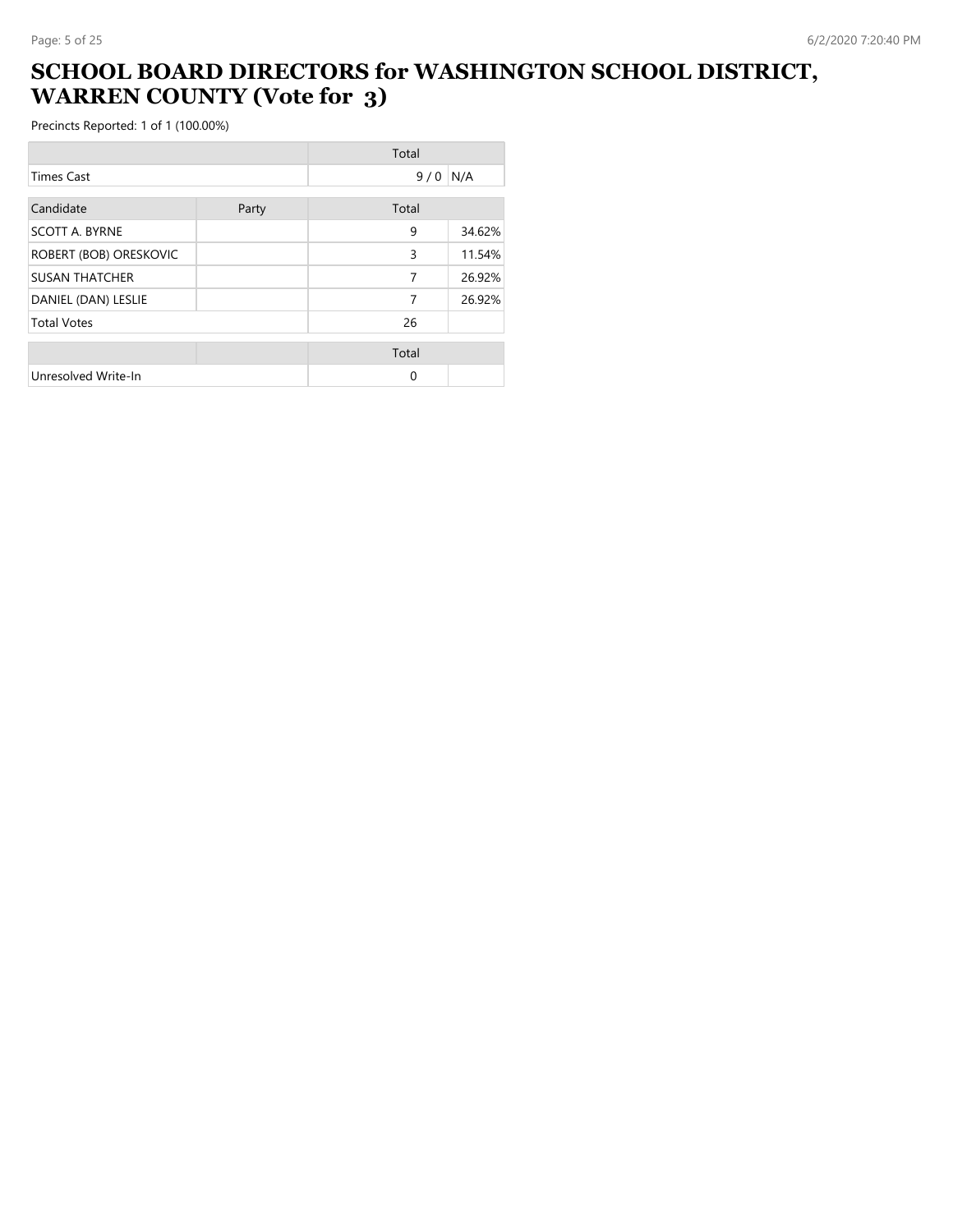## **PROPOSITION W for R-3 WARREN COUNTY SCHOOL DISTRICT, WARREN COUNTY (Vote for 1)**

|                     |       | Total |        |
|---------------------|-------|-------|--------|
| <b>Times Cast</b>   |       | 130/0 | N/A    |
| Candidate           | Party | Total |        |
| <b>YES</b>          |       | 52    | 41.94% |
| <b>NO</b>           |       | 72    | 58.06% |
| <b>Total Votes</b>  |       | 124   |        |
|                     |       | Total |        |
| Unresolved Write-In |       | 0     |        |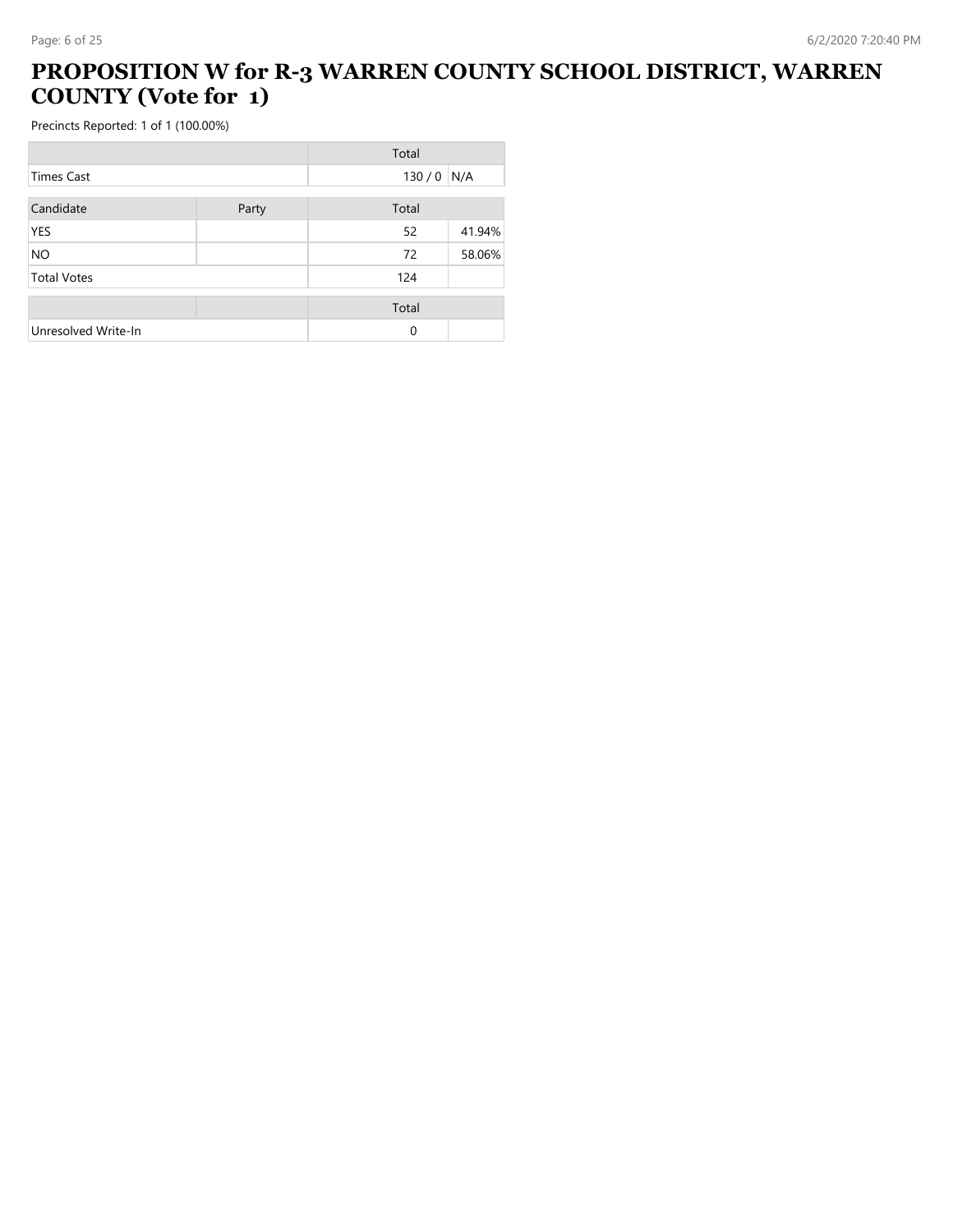#### **PROPOSITION R2 for R-2 MONTGOMERY COUNTY SCHOOL DISTRICT, WARREN COUNTY (Vote for 1)**

|                     |       | Total        |         |
|---------------------|-------|--------------|---------|
| <b>Times Cast</b>   |       | 1/0          | N/A     |
| Candidate           | Party | Total        |         |
| <b>YES</b>          |       | $\mathbf{0}$ | 0.00%   |
| <b>NO</b>           |       | 1            | 100.00% |
| <b>Total Votes</b>  |       | 1            |         |
|                     |       | Total        |         |
| Unresolved Write-In |       | 0            |         |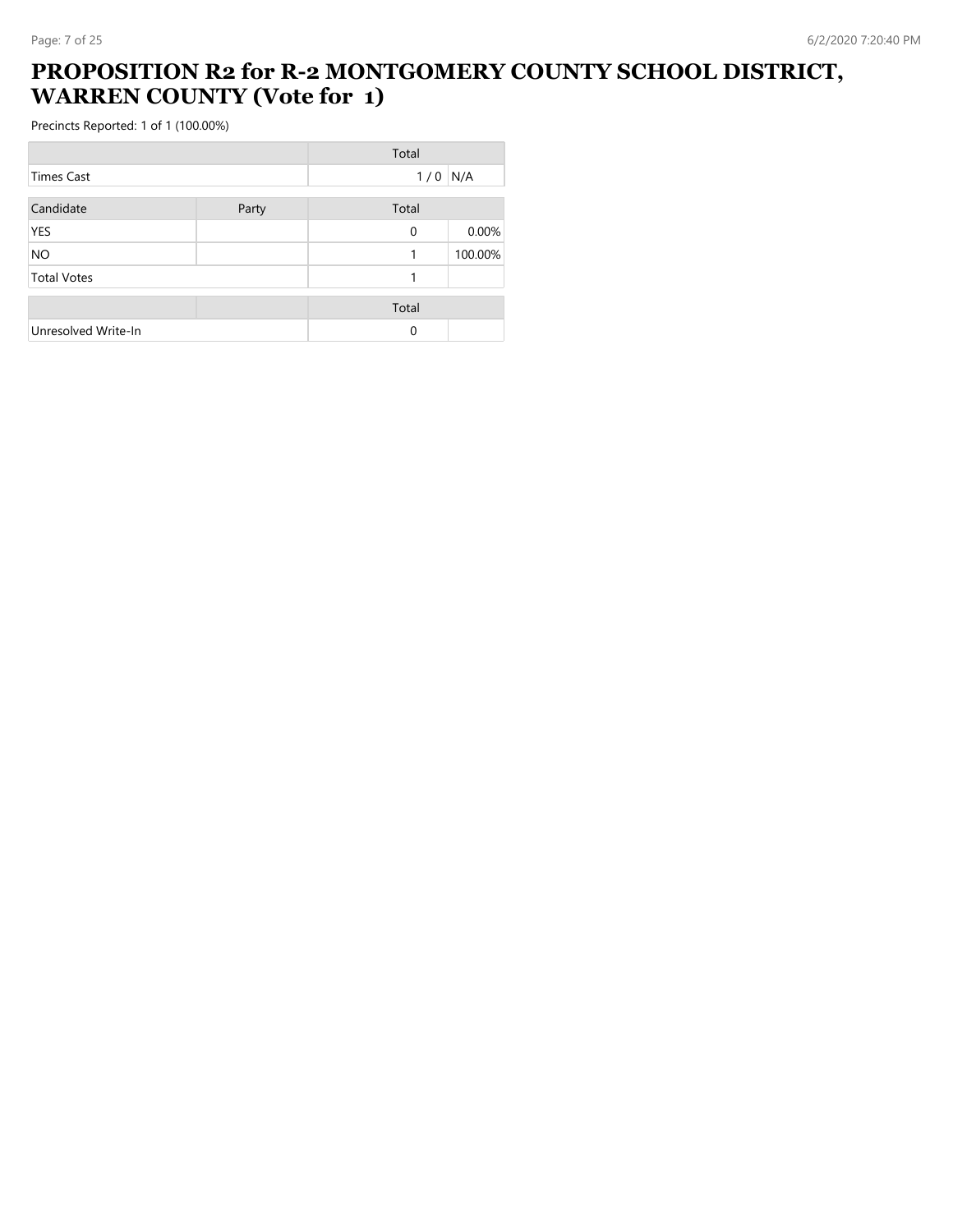# **MAYOR for CITY OF WRIGHT CITY, WARREN COUNTY (Vote for 1)**

|                     |       | Total      |         |
|---------------------|-------|------------|---------|
| Times Cast          |       | $15/0$ N/A |         |
| Candidate           | Party | Total      |         |
| <b>DAN ROWDEN</b>   |       | 14         | 100.00% |
| <b>Total Votes</b>  |       | 14         |         |
|                     |       | Total      |         |
| Unresolved Write-In |       | $\Omega$   |         |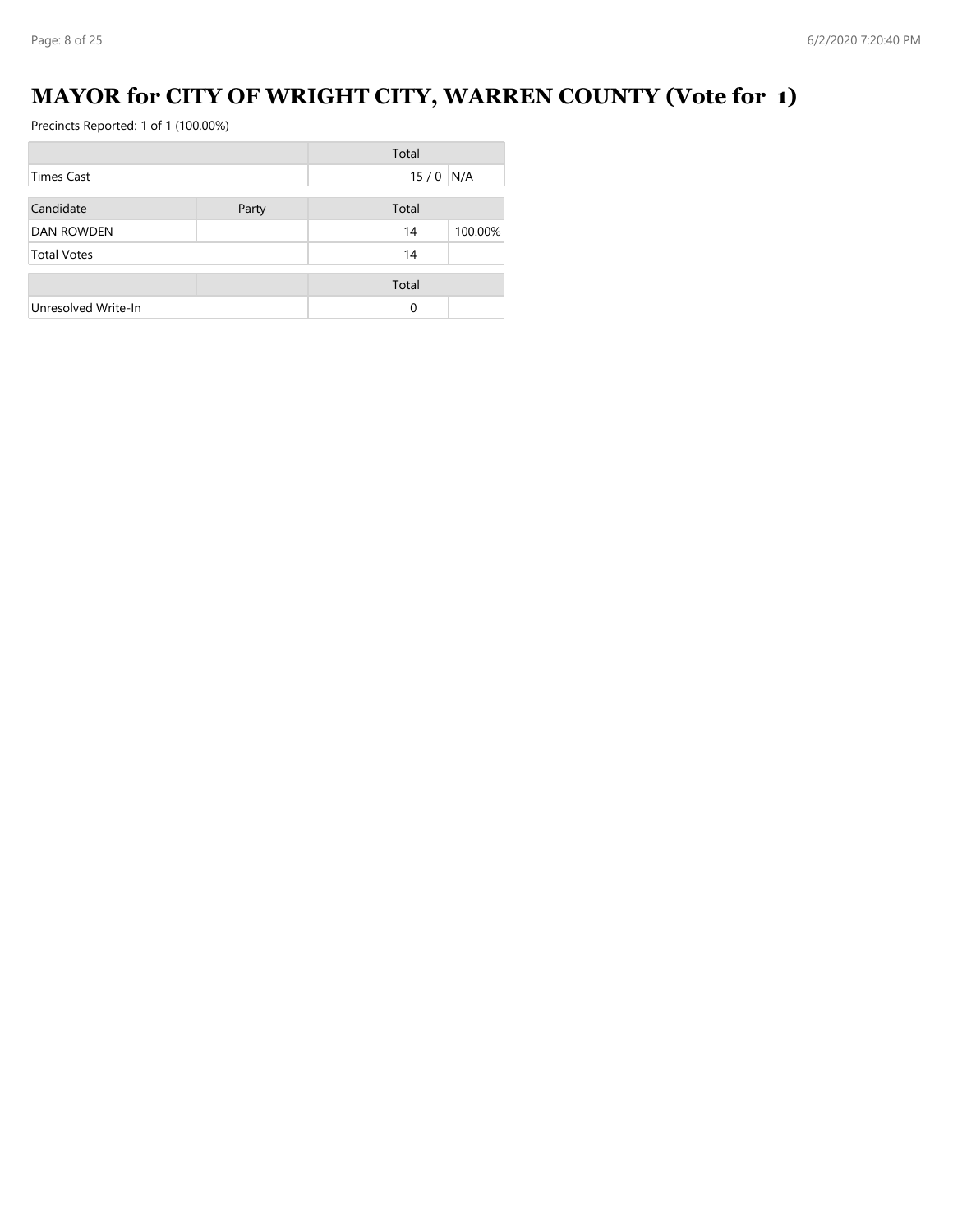## **ALDERMAN AT-LARGE for CITY OF TRUESDALE, WARREN COUNTY (Vote for 2)**

|                     |       | Total        |        |
|---------------------|-------|--------------|--------|
| <b>Times Cast</b>   |       | 4/0          | N/A    |
| Candidate           | Party | Total        |        |
| <b>MIKE THOMAS</b>  |       | 2            | 33.33% |
| <b>RODGER WELLS</b> |       | $\mathbf{0}$ | 0.00%  |
| <b>JOE BROOKS</b>   |       | 3            | 50.00% |
| RHONDA COLOMBO      |       | 1            | 16.67% |
| <b>Total Votes</b>  |       | 6            |        |
|                     |       | Total        |        |
| Unresolved Write-In |       | 0            |        |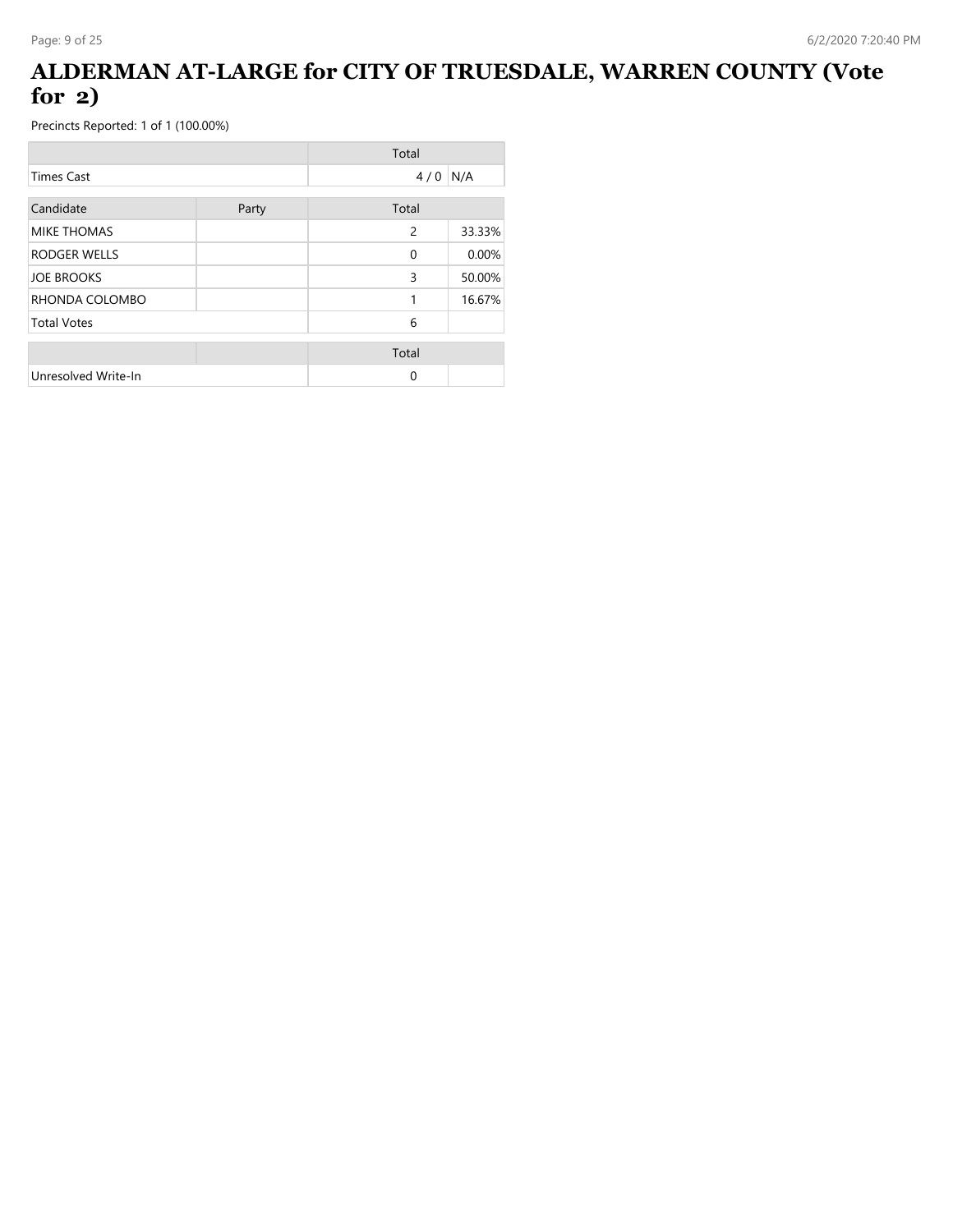## **ALDERMAN for CITY OF FORISTELL WARD ONE, WARREN COUNTY (Vote for 1)**

|                       |       | Total    |     |
|-----------------------|-------|----------|-----|
| Times Cast            |       | 0/0      | N/A |
| Candidate             | Party | Total    |     |
| <b>MARK MEYERHOFF</b> |       | 0        | N/A |
| <b>Total Votes</b>    |       | $\Omega$ |     |
|                       |       | Total    |     |
| Unresolved Write-In   |       | $\Omega$ |     |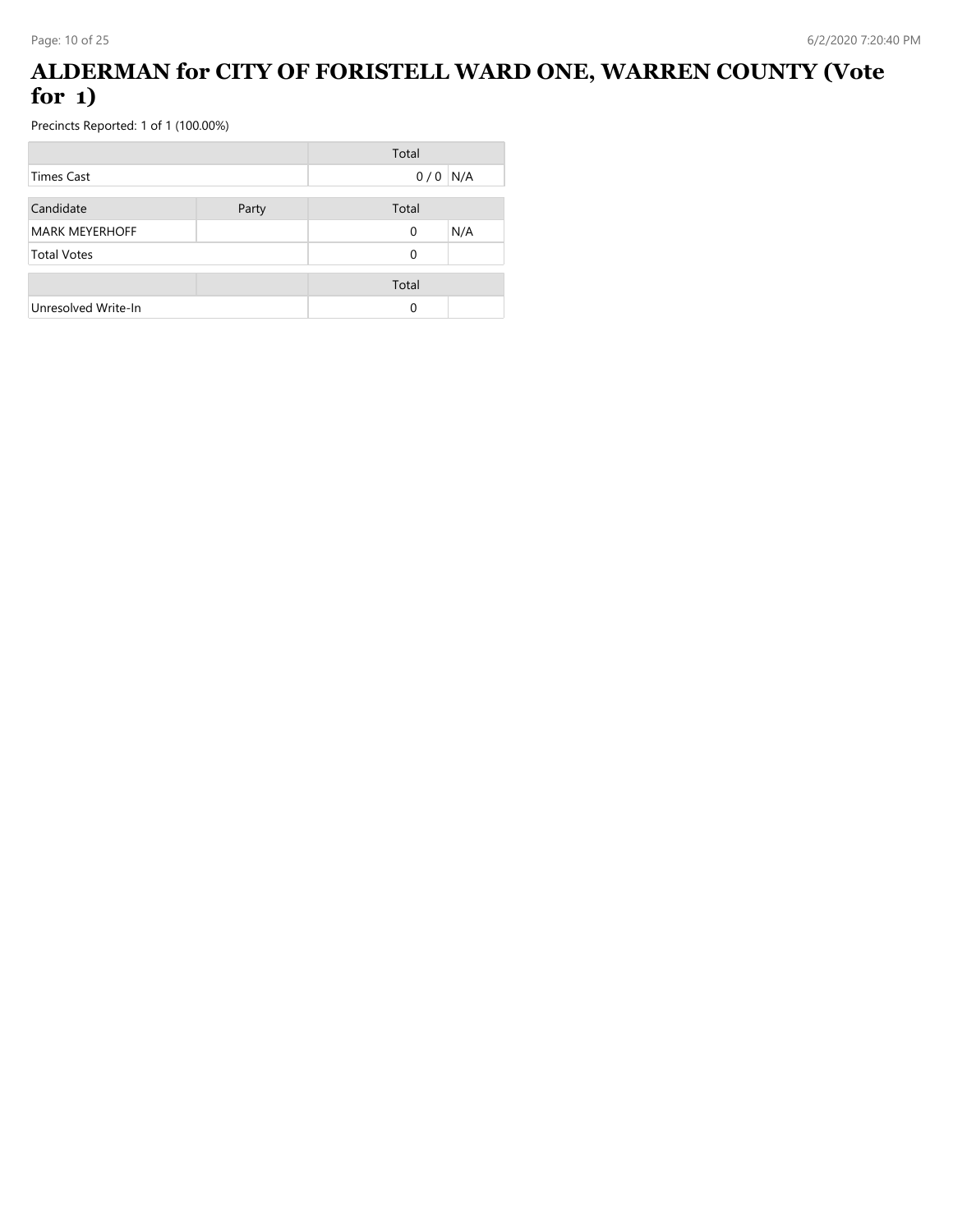## **ALDERMAN for CITY OF FORISTELL WARD TWO, WARREN COUNTY (Vote for 1)**

|                     |       | Total    |     |
|---------------------|-------|----------|-----|
| Times Cast          |       | 0/0      | N/A |
| Candidate           | Party | Total    |     |
| MICHAEL LUETKENHAUS |       | $\Omega$ | N/A |
| <b>Total Votes</b>  |       | $\Omega$ |     |
|                     |       | Total    |     |
| Unresolved Write-In |       | $\Omega$ |     |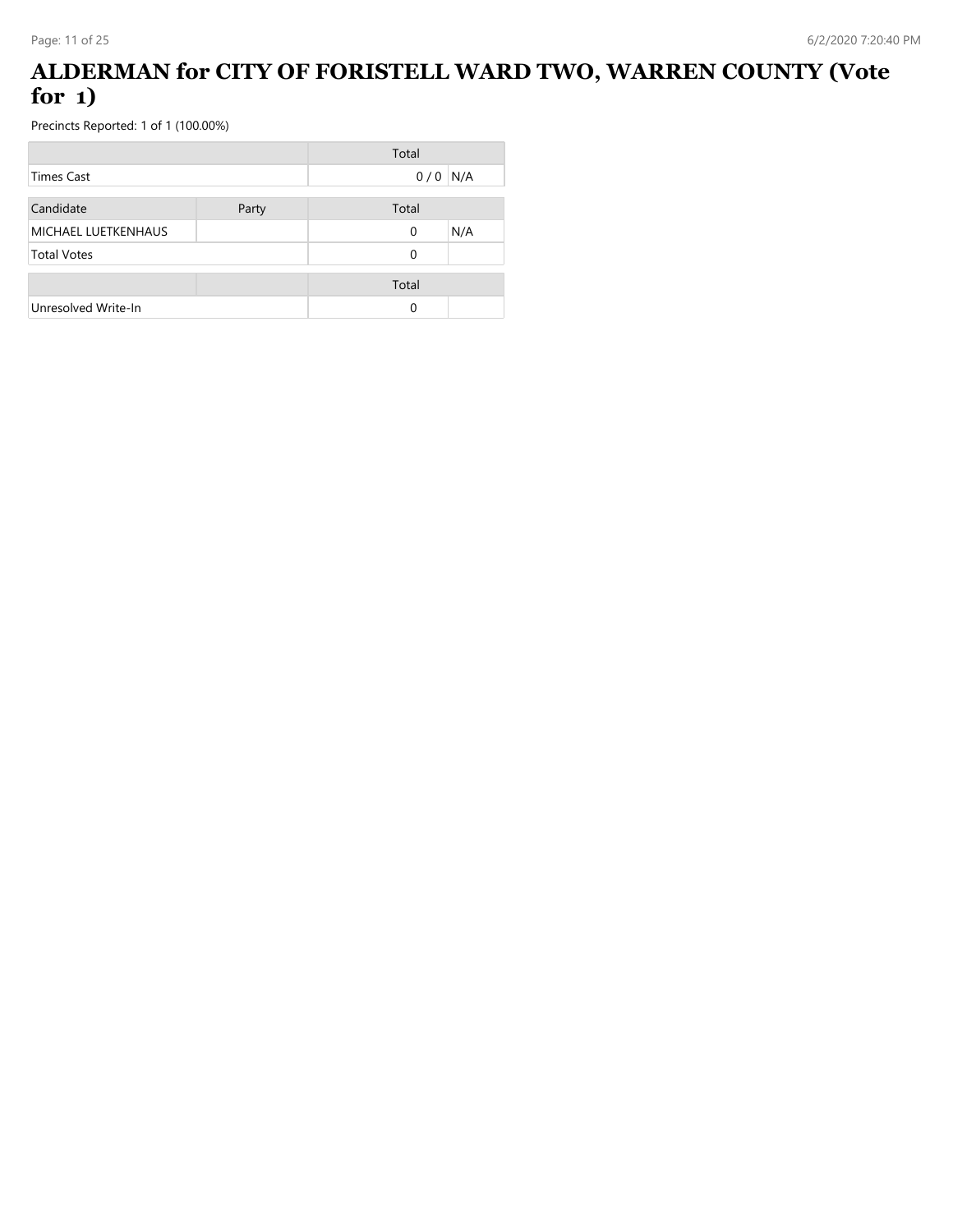#### **ALDERMAN for CITY OF MARTHASVILLE EAST WARD, WARREN COUNTY (Vote for 1)**

|                     |       | Total |         |
|---------------------|-------|-------|---------|
| <b>Times Cast</b>   |       | 1/0   | N/A     |
| Candidate           |       | Total |         |
|                     | Party |       |         |
| NICHOLAS LANGE      |       | 1     | 100.00% |
| <b>Total Votes</b>  |       |       |         |
|                     |       | Total |         |
| Unresolved Write-In |       | 0     |         |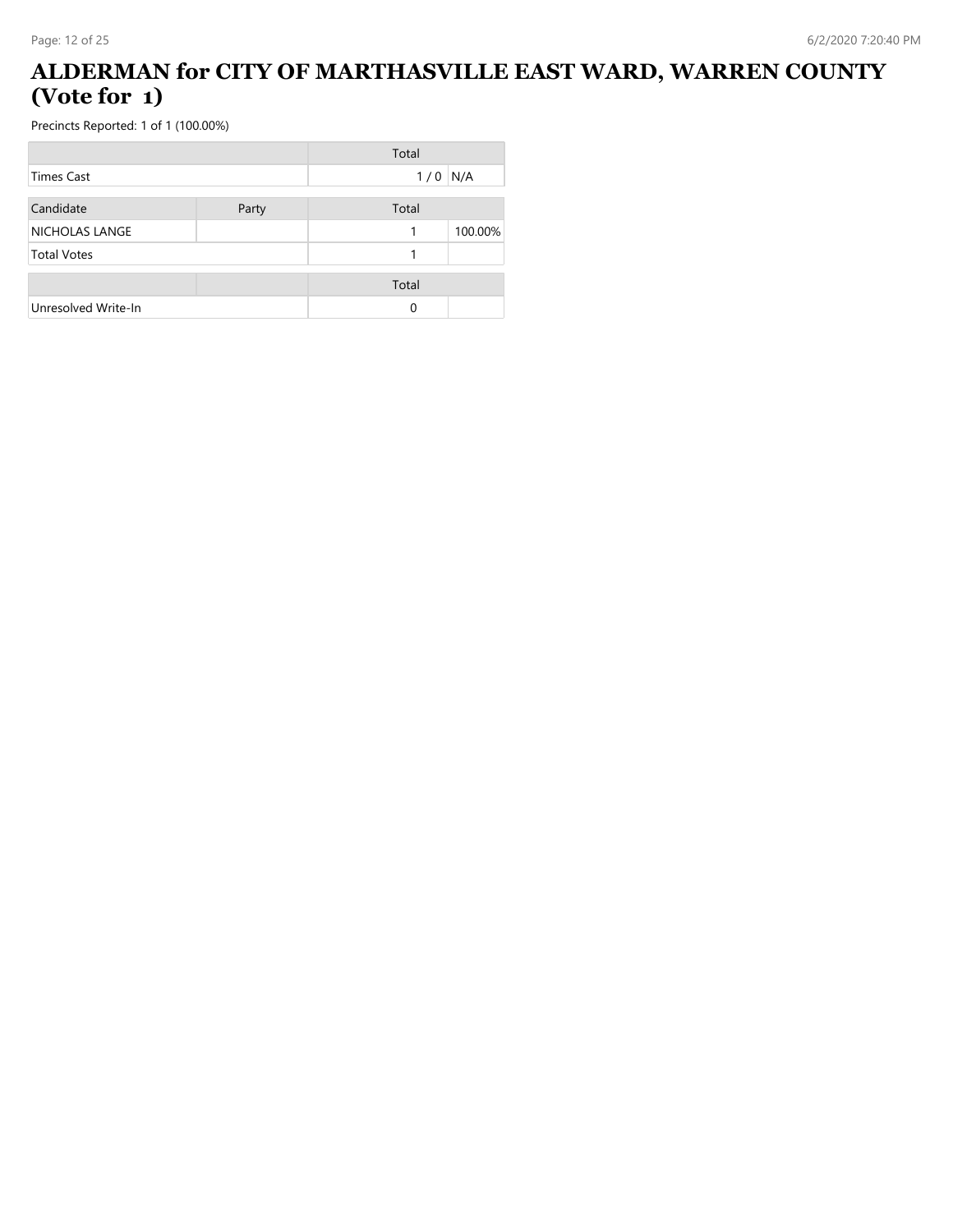## **ALDERMAN for CITY OF MARTHASVILLE SOUTHWEST WARD, WARREN COUNTY (Vote for 1)**

|                           |       | Total |         |
|---------------------------|-------|-------|---------|
| <b>Times Cast</b>         |       | 3/0   | N/A     |
| Candidate                 | Party | Total |         |
| <b>CHRISTOPHER DeVORE</b> |       | 3     | 100.00% |
| <b>Total Votes</b>        |       | 3     |         |
|                           |       | Total |         |
| Unresolved Write-In       |       | 0     |         |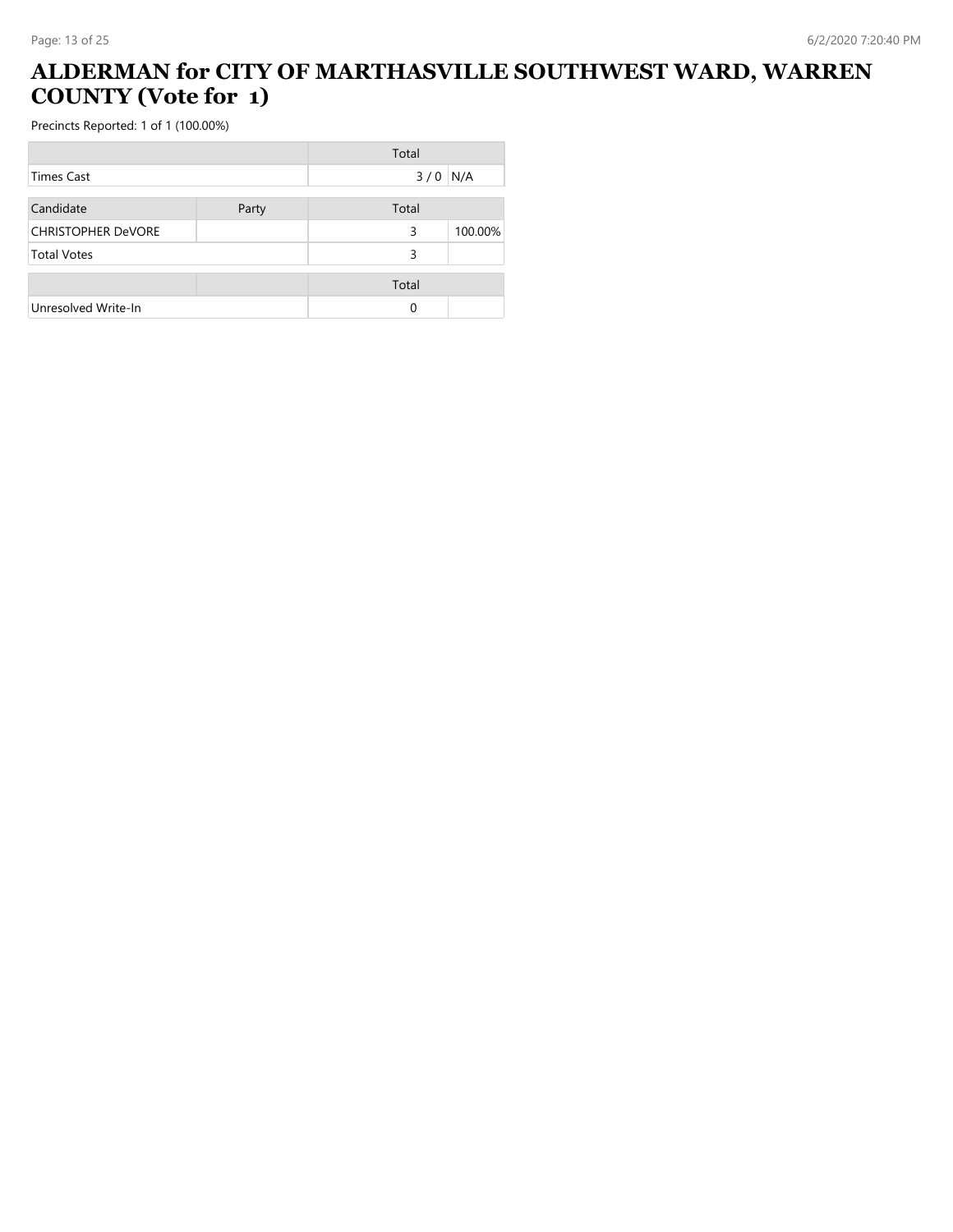### **ALDERMAN for CITY OF WARRENTON WARD ONE, WARREN COUNTY (Vote for 1)**

|                     |       | Total |        |
|---------------------|-------|-------|--------|
| <b>Times Cast</b>   |       | 19/0  | N/A    |
| Candidate           | Party | Total |        |
| <b>JOSHUA POORE</b> |       | 4     | 25.00% |
| <b>JACK CRUMP</b>   |       | 12    | 75.00% |
| <b>Total Votes</b>  |       | 16    |        |
|                     |       | Total |        |
| Unresolved Write-In |       | 0     |        |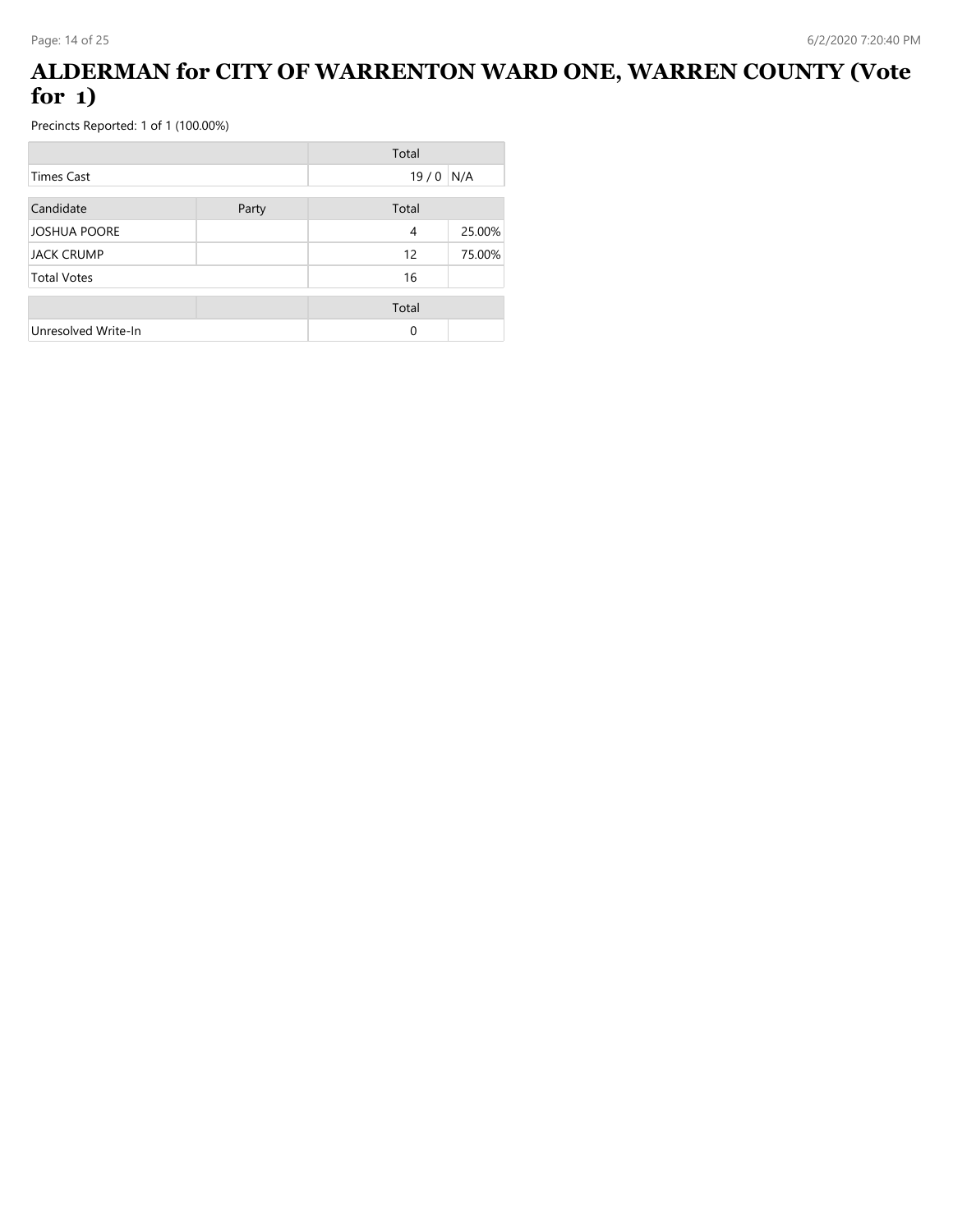### **ALDERMAN for CITY OF WARRENTON WARD TWO, WARREN COUNTY (Vote for 1)**

|                         |       | Total      |         |
|-------------------------|-------|------------|---------|
| Times Cast              |       | $23/0$ N/A |         |
| Candidate               | Party | Total      |         |
| <b>SCOTT B. SCHULZE</b> |       | 19         | 100.00% |
| <b>Total Votes</b>      |       | 19         |         |
|                         |       | Total      |         |
| Unresolved Write-In     |       | 0          |         |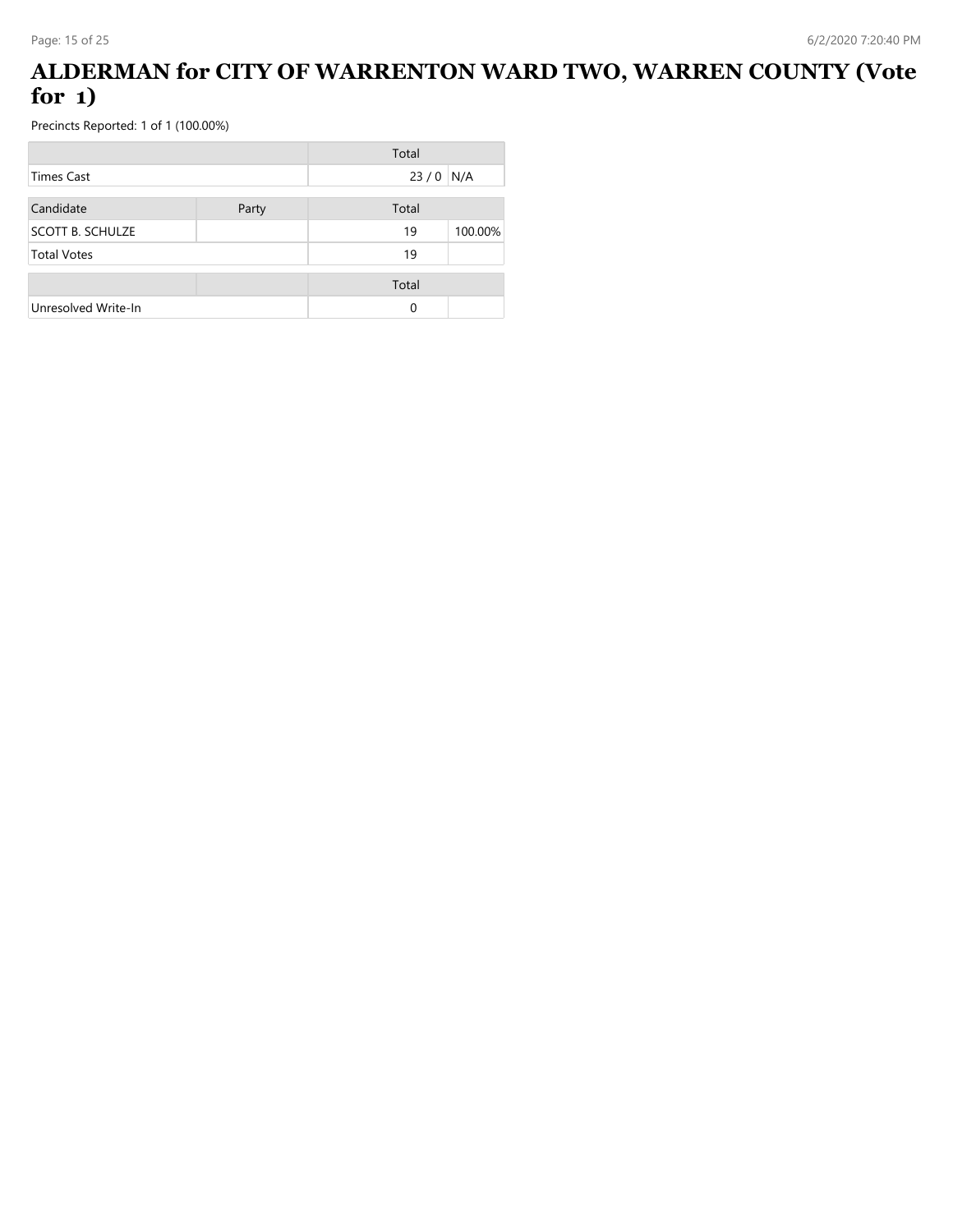### **ALDERMAN for CITY OF WARRENTON WARD THREE, WARREN COUNTY (Vote for 1)**

|                     |       | Total    |         |
|---------------------|-------|----------|---------|
| <b>Times Cast</b>   |       | 14/0     | N/A     |
| Candidate           | Party | Total    |         |
| <b>BOB DELALOYE</b> |       | 12       | 100.00% |
| <b>Total Votes</b>  |       | 12       |         |
|                     |       | Total    |         |
| Unresolved Write-In |       | $\Omega$ |         |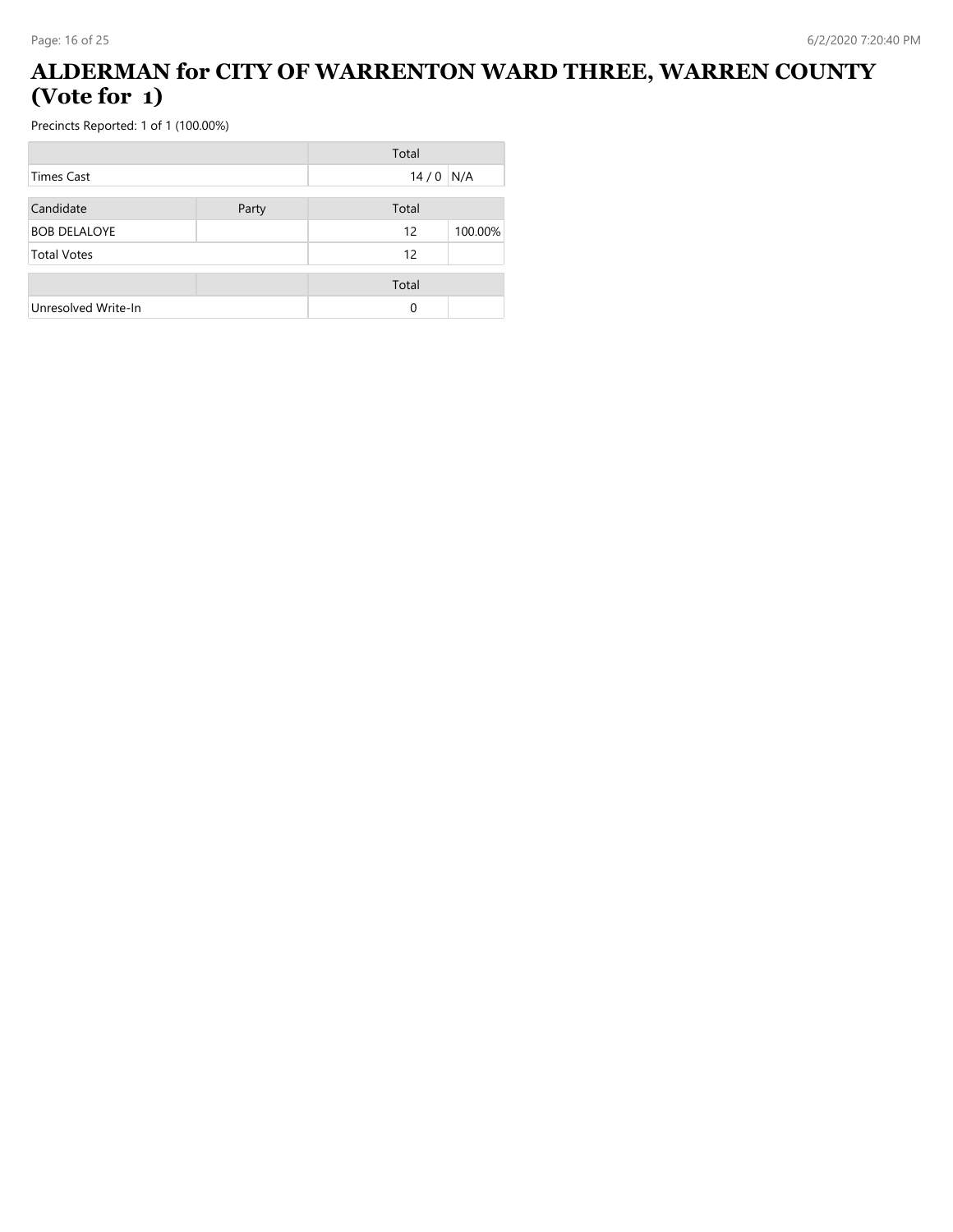### **ALDERMAN for CITY OF WRIGHT CITY WARD 1, WARREN COUNTY (Vote for 1)**

|                         |       | Total    |        |
|-------------------------|-------|----------|--------|
| <b>Times Cast</b>       |       | $6/0$    | N/A    |
| Candidate               | Party | Total    |        |
| <b>ROB HAMLIN</b>       |       | 3        | 50.00% |
| <b>JERMAINE JOHNSON</b> |       | $\Omega$ | 0.00%  |
| JOHN M O'CONNOR         |       | $\Omega$ | 0.00%  |
| MICHELLE S HEILIGER     |       | 3        | 50.00% |
| <b>Total Votes</b>      |       | 6        |        |
|                         |       | Total    |        |
| Unresolved Write-In     |       | $\Omega$ |        |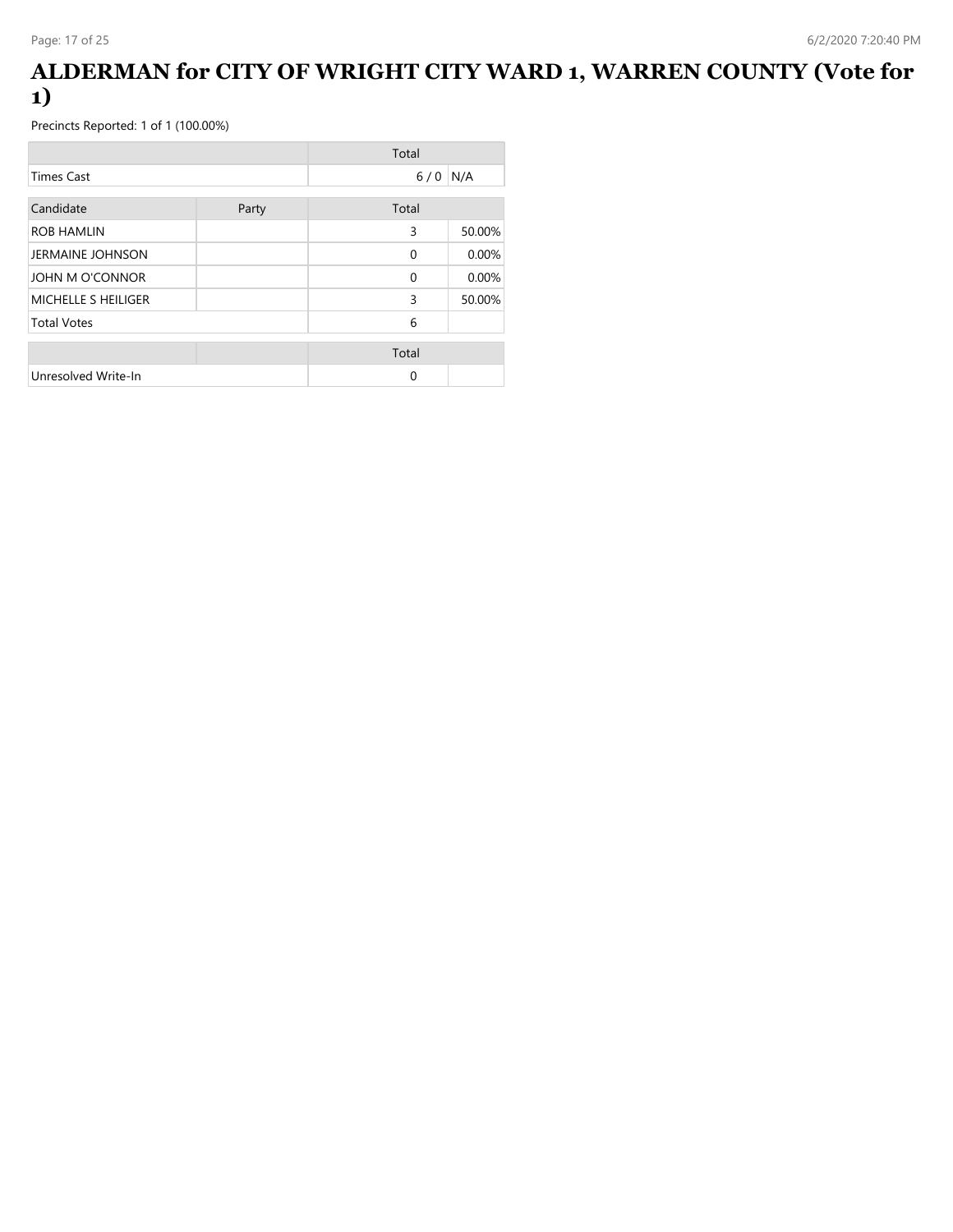### **ALDERMAN for CITY OF WRIGHT CITY WARD 2, WARREN COUNTY (Vote for 1)**

|                     |       | Total    |         |
|---------------------|-------|----------|---------|
| Times Cast          |       | 9/0      | N/A     |
| Candidate           | Party | Total    |         |
| RAMIZ HAKIM         |       | 8        | 100.00% |
| <b>Total Votes</b>  |       | 8        |         |
|                     |       | Total    |         |
| Unresolved Write-In |       | $\Omega$ |         |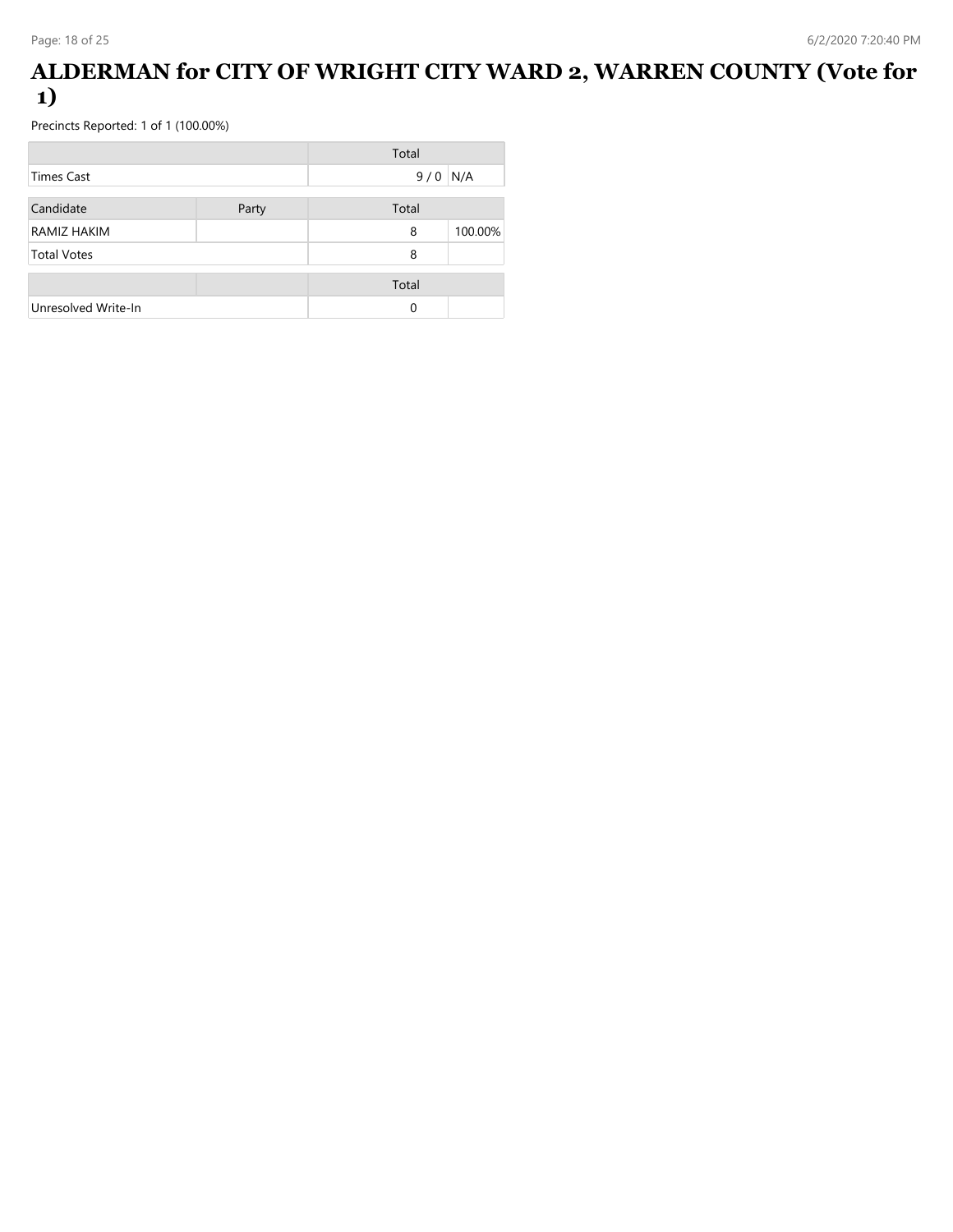# **QUESTION for CITY OF TRUESDALE, WARREN COUNTY (Vote for 1)**

|                     |       | Total     |        |
|---------------------|-------|-----------|--------|
| <b>Times Cast</b>   |       | $4/0$ N/A |        |
| Candidate           | Party | Total     |        |
| YES                 |       | 3         | 75.00% |
| <b>NO</b>           |       |           | 25.00% |
| <b>Total Votes</b>  |       | 4         |        |
|                     |       | Total     |        |
| Unresolved Write-In |       | $\Omega$  |        |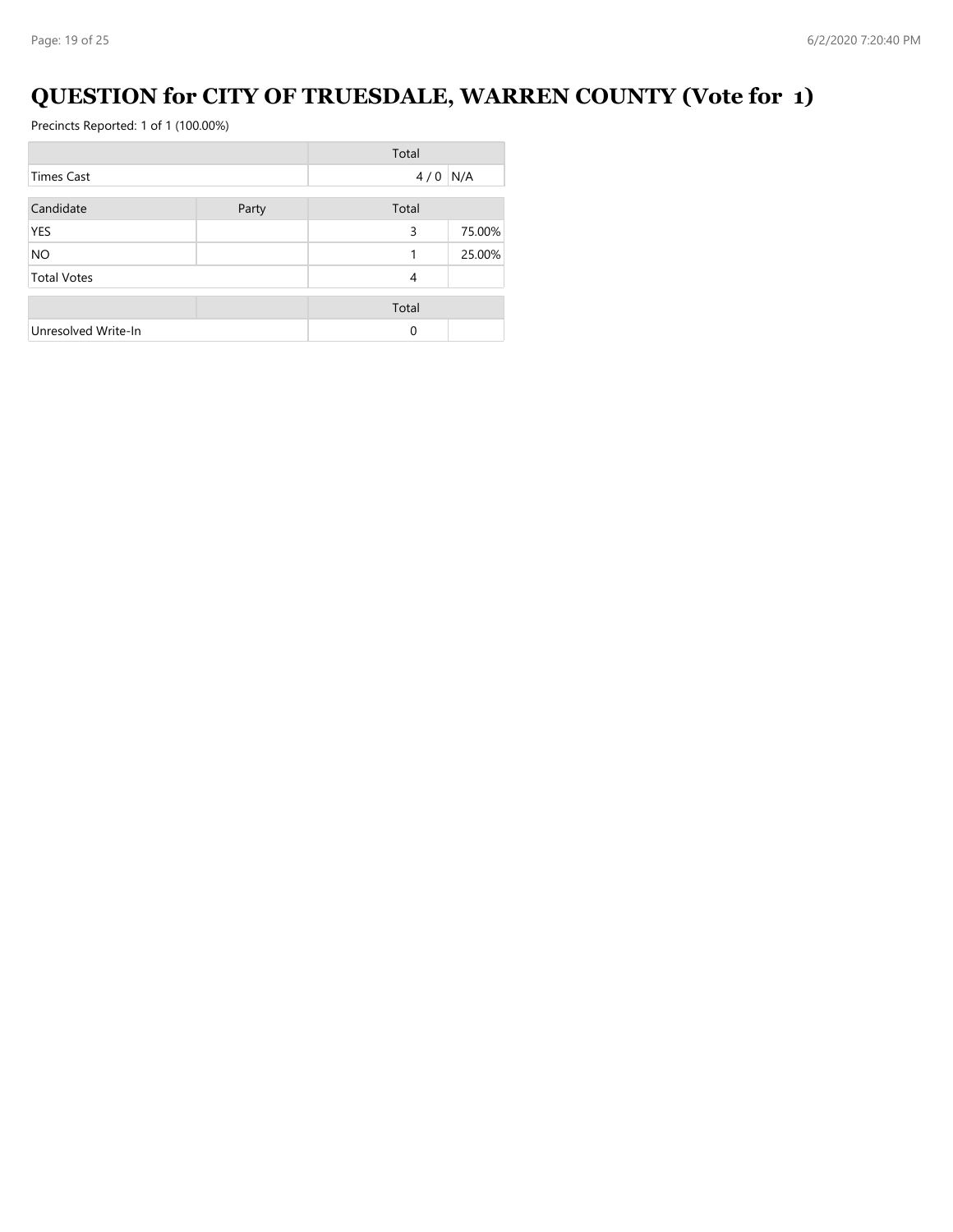# **TRUSTEES for VILLAGE OF INNSBROOK, WARREN COUNTY (Vote for 2)**

| Total               |       |              |        |
|---------------------|-------|--------------|--------|
| <b>Times Cast</b>   |       | 17/0         | N/A    |
| Candidate           | Party | Total        |        |
| <b>JERRY RUST</b>   |       | 6            | 23.08% |
| <b>DONNA WEST</b>   |       | 9            | 34.62% |
| <b>TED SATOR</b>    |       | 11           | 42.31% |
| <b>JOHN SIMON</b>   |       | $\mathbf{0}$ | 0.00%  |
| <b>Total Votes</b>  |       | 26           |        |
|                     |       | Total        |        |
| Unresolved Write-In |       | 0            |        |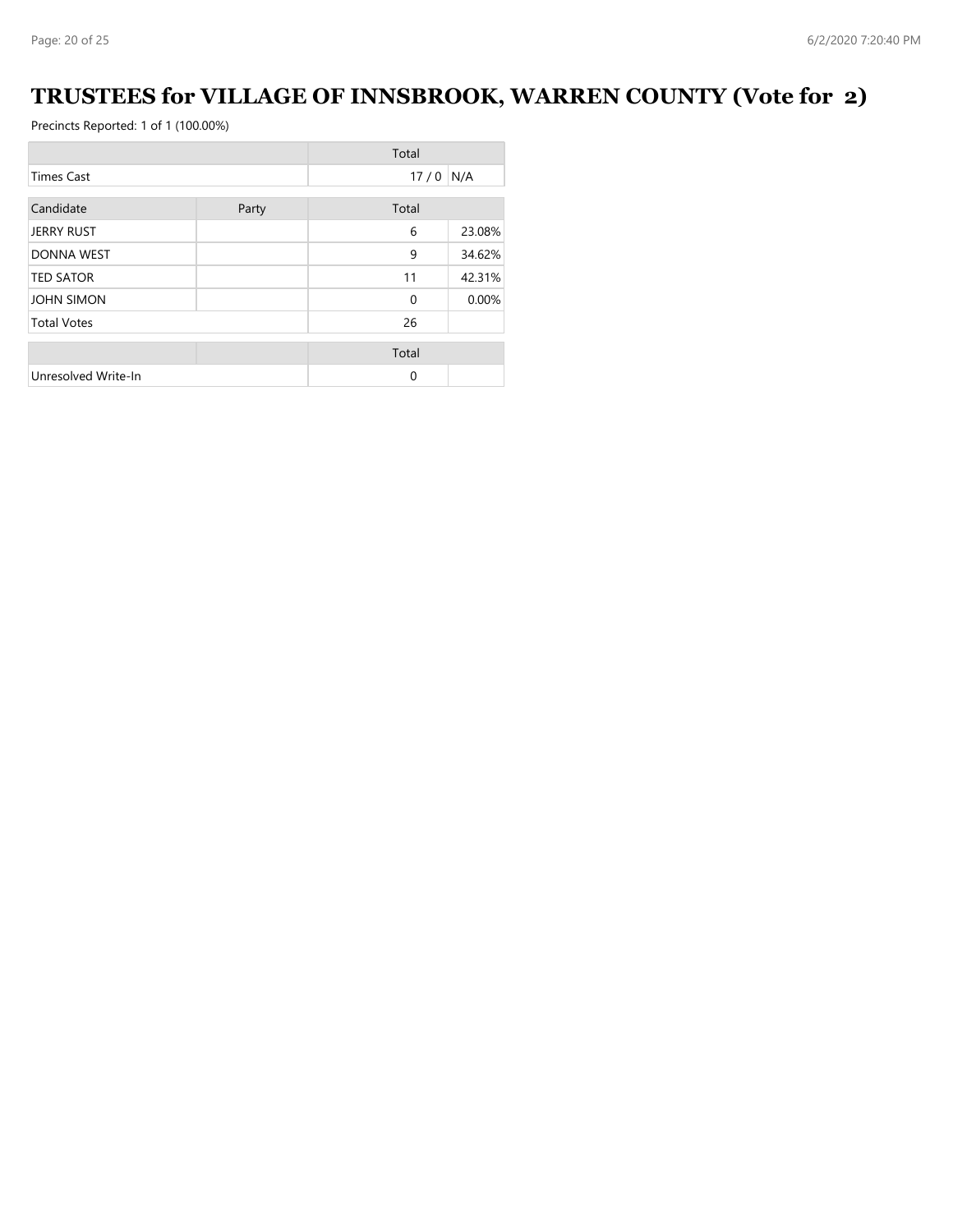# **TRUSTEES for VILLAGE OF PENDLETON, WARREN COUNTY (Vote for 2)**

|                                 |       | Total        |     |
|---------------------------------|-------|--------------|-----|
| <b>Times Cast</b>               |       | 0/0          | N/A |
| Candidate                       | Party | Total        |     |
| CHRISTOPHER A.<br>POTTEBAUM SR. |       | $\mathbf{0}$ | N/A |
| DENNIS W. COLLIER SR.           |       | $\Omega$     | N/A |
| <b>Total Votes</b>              |       | $\mathbf 0$  |     |
|                                 |       | Total        |     |
| Unresolved Write-In             |       | 0            |     |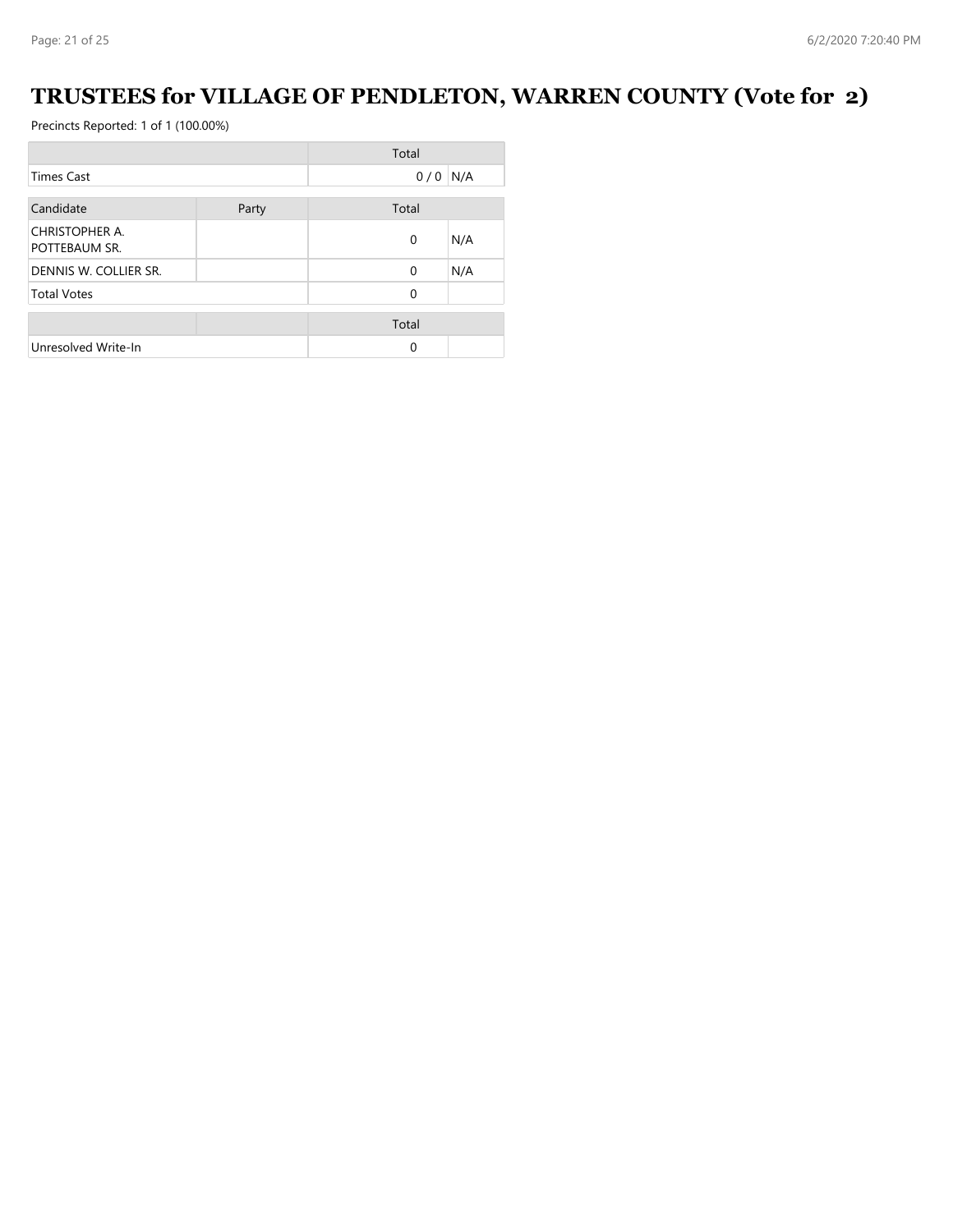## **BOARD OF DIRECTORS for HAWK POINT FIRE PROTECTION DISTRICT, WARREN COUNTY (Vote for 1)**

|                        |       | Total        |     |
|------------------------|-------|--------------|-----|
| Times Cast             |       | 1/0          | N/A |
|                        |       |              |     |
| Candidate              | Party | Total        |     |
| <b>BARRY NUSS</b>      |       | $\mathbf{0}$ | N/A |
| <b>GREG WESTERMANN</b> |       | $\mathbf{0}$ | N/A |
| <b>Total Votes</b>     |       | $\Omega$     |     |
|                        |       | Total        |     |
| Unresolved Write-In    |       | $\Omega$     |     |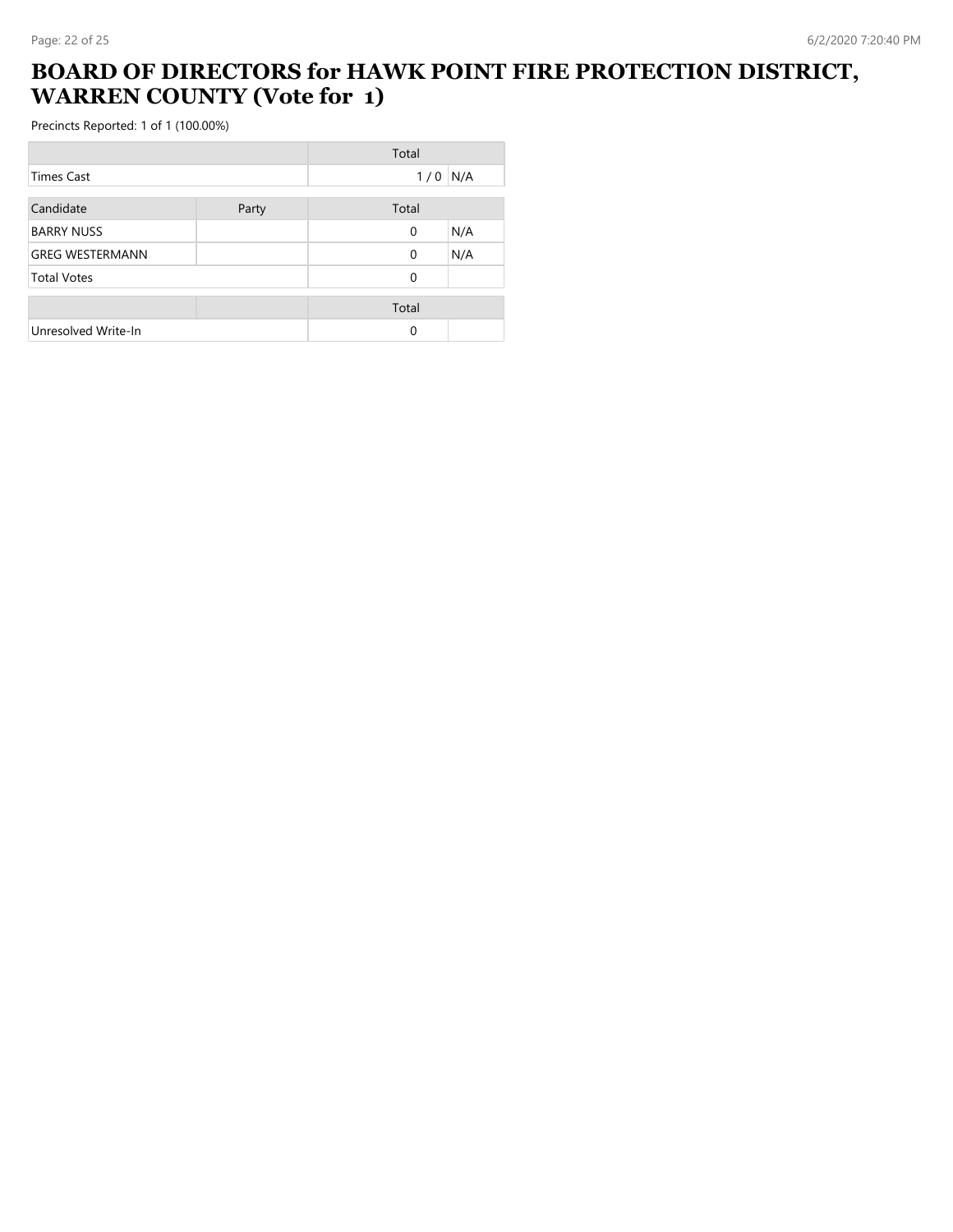## **BOARD OF DIRECTORS for WRIGHT CITY FIRE PROTECTION DISTRICT, WARREN COUNTY (Vote for 1)**

|                         |       | Total |        |
|-------------------------|-------|-------|--------|
| Times Cast              |       | 48/0  | N/A    |
| Candidate               | Party | Total |        |
| <b>JEANETTE WOEHRLE</b> |       | 21    | 55.26% |
| <b>JODI BENOIST</b>     |       | 17    | 44.74% |
| <b>Total Votes</b>      |       | 38    |        |
|                         |       | Total |        |
| Unresolved Write-In     |       | 0     |        |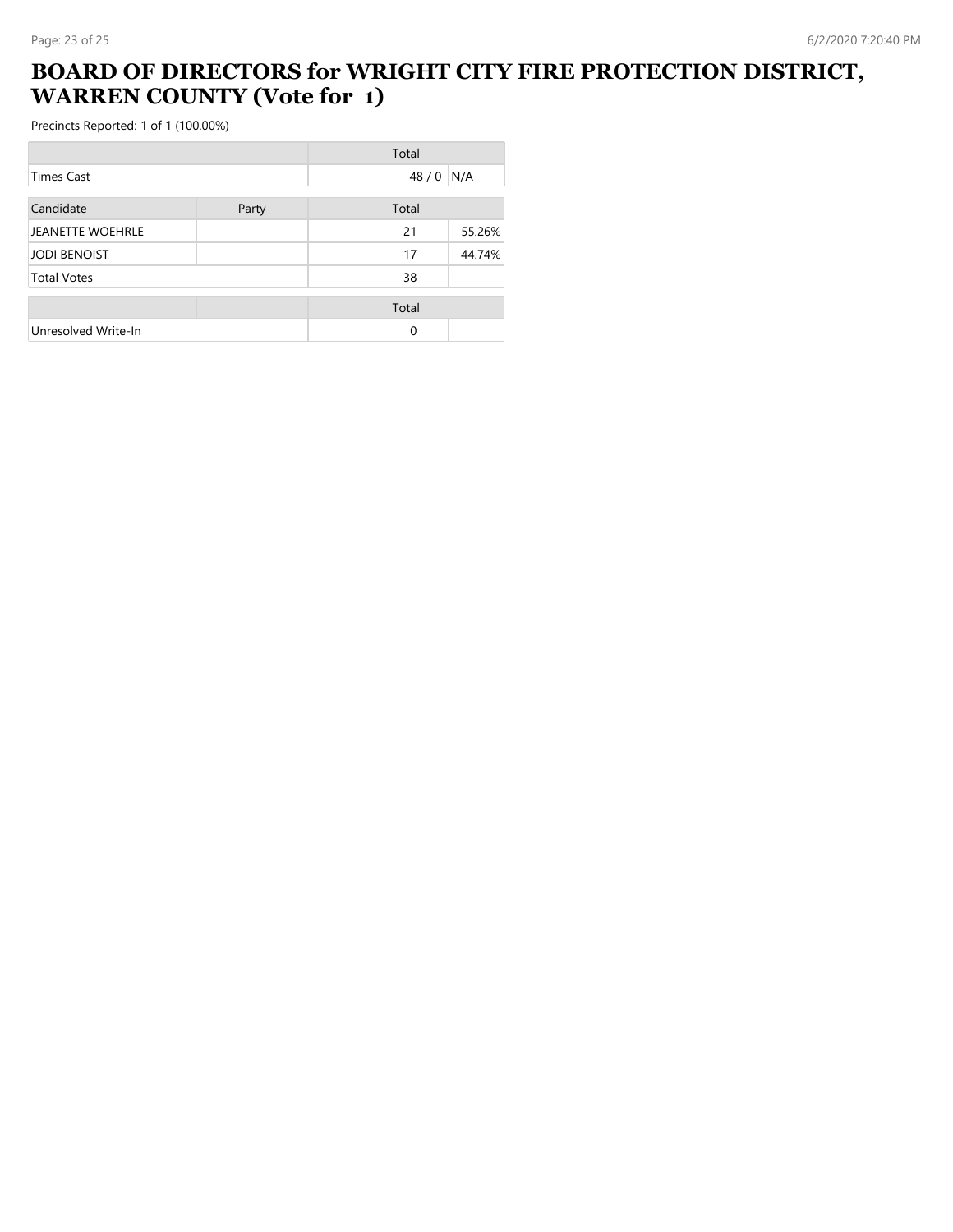## **PROPOSITION CS for HAWK POINT FIRE PROTECTION DISTRICT, WARREN COUNTY (Vote for 1)**

|                     |       | Total |         |
|---------------------|-------|-------|---------|
| <b>Times Cast</b>   |       | 1/0   | N/A     |
| Candidate           | Party | Total |         |
| <b>YES</b>          |       | 1     | 100.00% |
| <b>NO</b>           |       | 0     | 0.00%   |
| <b>Total Votes</b>  |       | 1     |         |
|                     |       | Total |         |
| Unresolved Write-In |       | 0     |         |